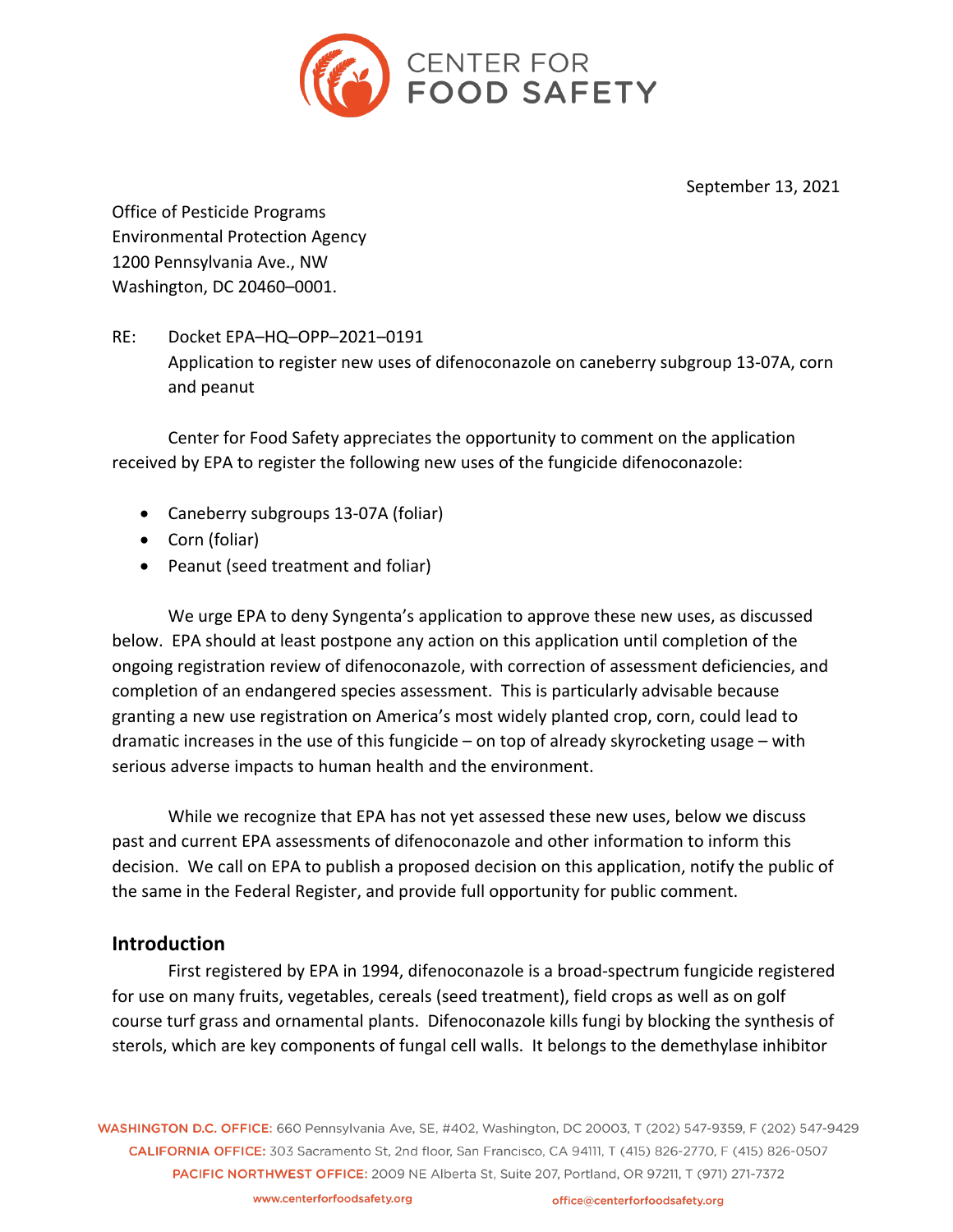(DMI) class of fungicides, also known as triazoles, because members of this group block sterol synthesis by inhibiting a specific enzyme – C14 demethylase.

Difenoconazole was little used for a dozen years after it was first registered. Agricultural use first registers in 2008, and has increased by 20-fold over the decade from 2008 to 2017: from 25,000 to over 500,000 lbs. per year. $1$  Because the US Geological Survey data upon which these estimates are based have excluded seed treatment uses since 2015, and seed treatment of wheat is a major use of difenoconazole, actual use is likely at least 100,000 lbs/year greater.

In assessing Syngenta's application, we urge EPA to keep several facts in mind. First, because difenoconazole is one of many DMI/triazole fungicides with the same mode of action in fungi, and broadly similar effects on non-target organisms, its putative benefits and impacts must be viewed in the broader context of its class. Second, triazole use overall is dramatically increasing, and the new use on corn in particular has the potential to accelerate this rising trend. Finally, difenoconazole in particular and other members of its class are quite persistent in the environment.

### **Human Health Concerns and Assessment Deficiencies**

### Liver Endpoint and Chronic Reference Dose

The major target organ of difenoconazole and other triazoles is the liver. EPA originally classified difenoconazole as a Group C Possible Human Carcinogen in 1994, based on clear inducement of hepatic adenomas and carcinomas in a mouse study (EPA 7/27/94), then subsequently re-classified it under the descriptor Suggestive Evidence of Carcinogenicity.

In 1994, EPA established a chronic reference dose of 0.01 mg/kg/day based on hepatic hypertrophy in males in a chronic rat study (NOAEL = 0.96 mg/kg/day) (EPA 7/27/94). By 2015, EPA had retained the same chronic reference dose, based on the same rat study, but changed the endpoint from hepatic hypertrophy to cumulative decreases in body weight gains in both sexes (EPA 2/24/15). In EPA's latest human health assessment, the proposed chronic reference dose has been increased five-fold, and based on liver lesions in male mice and hepatocyte hypertrophy in both sexes of mice, with an NOAEL of 4.7 mg/kg/day (EPA 9/18/20). EPA's dismissal of hepatocyte hypertrophy in male rats and the associated NOAEL and reference dose (0.96 and 0.01 mg/kg/day, respectively) in favor of the five-fold higher mouse study endpoints is incorrect and should be reversed (see also EFSA 2011).

<sup>1</sup> US Geological Survey, Pesticide National Synthesis Project, Difenoconazole, Epest-High. https://water.usgs.gov/nawqa/pnsp/usage/maps/show\_map.php?year=2017&map=DIFENOCONAZOLE&hilo=L&di sp=Difenoconazole.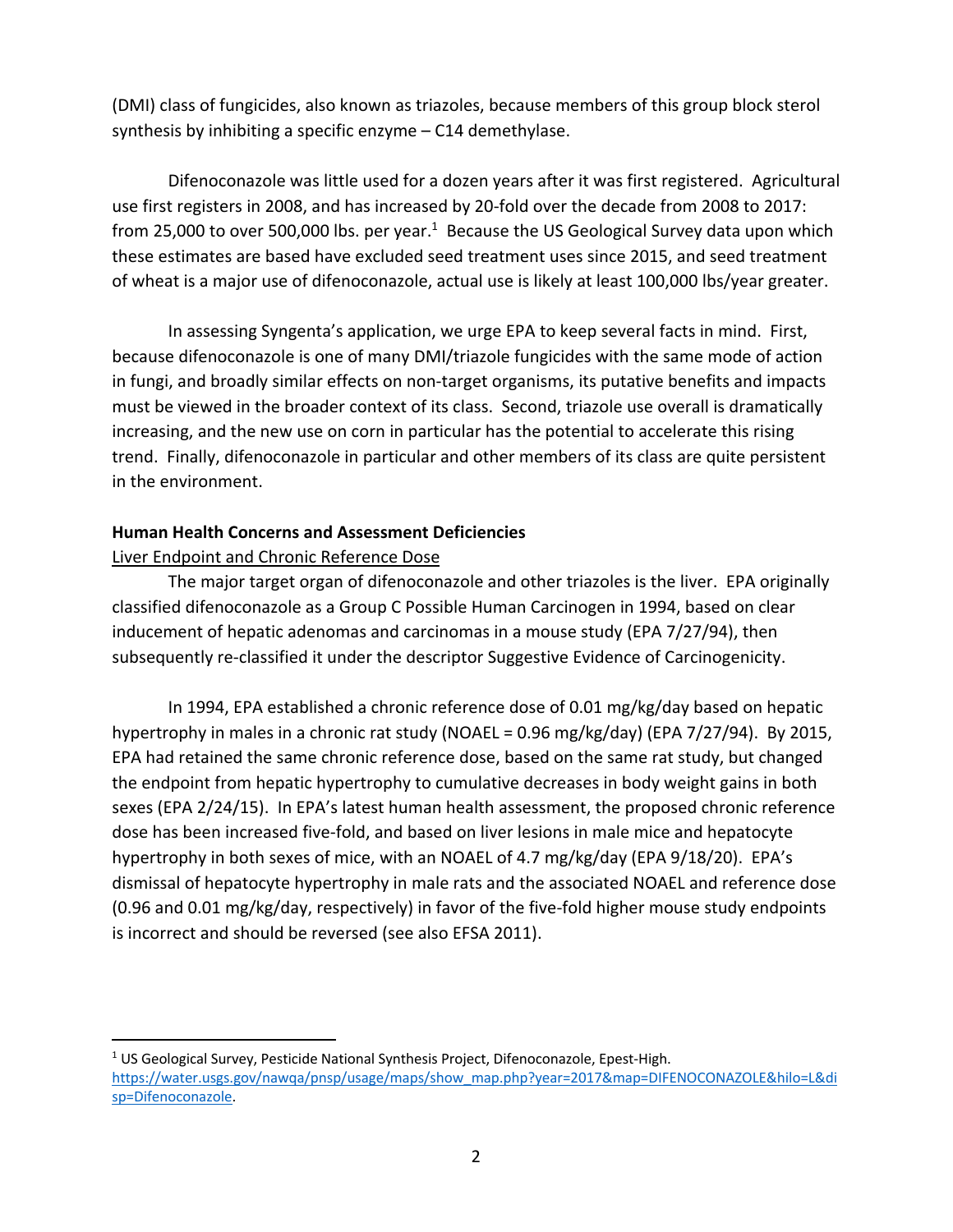#### Toxicity of Metabolite Unknown

EPA has identified a major metabolite of difenoconazole that is present in humans, livestock and fish – CGA-205375 – yet has practically no toxicological information on it (EPA 9/18/20). EPA should demand toxicity studies on this and other metabolites rather than rely on guesstimates based on unreliable, *in silica* structure-activity modeling.

#### Dermal Absorption

An *in vivo* dermal absorption study in rats found dermal absorption of 48% of the applied dose after 24 hours in rats exposed to 0.5 ug/cm<sup>2</sup> of difenoconazole for 6 hours (EPA 9/18/20, p. 18). Rather than use this value as the dermal absorption factor, EPA reduced it to 6% based on two *in vitro* dermal absorption tests, one with human and one with rat skin. EPA multiplied the ratio of the *in vitro* absorption results (human/rat = 0.12) by the *in vivo* rat result of 48% to arrive at a dermal absorption factor of 6%. The flaws with this approach are, first, that the relevant EPA Guidelines for the dermal penetration assay prescribe an *in vivo* rat study, and provide no support for EPA's manipulation of this figure by applying *in vitro* results (EPA 1998). Second, the in vitro human/rat ratio was derived from tests employing far higher doses than the *in vivo* study, rendering them incompatible given the large differences in absorption that were observed as a function of dermal dose (EPA 9/18/20, pp. 49-50). Finally, the test substance used in these assays was not specified, and if it is the technical active ingredient, this would likely lead to an underestimate of dermal absorption relative to use of real-world formulations with absorption-enhancing surfactants. Even use of a particular difenoconazole formulation in this test would not be predictive of absorption with other formulations.

EPA should demand full dermal absorption data for various formulations. Until then, it should conduct residential and occupational exposure assessments that incorporate dermal absorption based on a dermal absorption factor of 48% as found in EPA (1998).

#### Cumulative Exposure and Risk Assessment

EPA dances around the obvious necessity of a cumulative assessment of the triazole/DMI group of fungicides. Contrary to the EPA, the liver is the target organ for a large number of triazole fungicides, and many also cause adverse ocular effects. EPA should not demand that every single triazole exerts the same effect in the same way as a precondition to conducting a cumulative exposure and risk assessment. It is enough that many of them share common targets and cause similar effects (see e.g. EFSA 2009).

EPA itself recognized this in 1994, when difenoconazole was first registered. The Agency's Carcinogenicity Peer Review Committee described multiple (eight) conazoles that are both structurally related to difenoconazole *and* have been found to induce hepatocellular tumors, like difenoconazole (EPA 7/27/94). Clearly, there is no excuse for EPA not to perform a cumulative exposure and risk assessment of the triazole group of fungicides.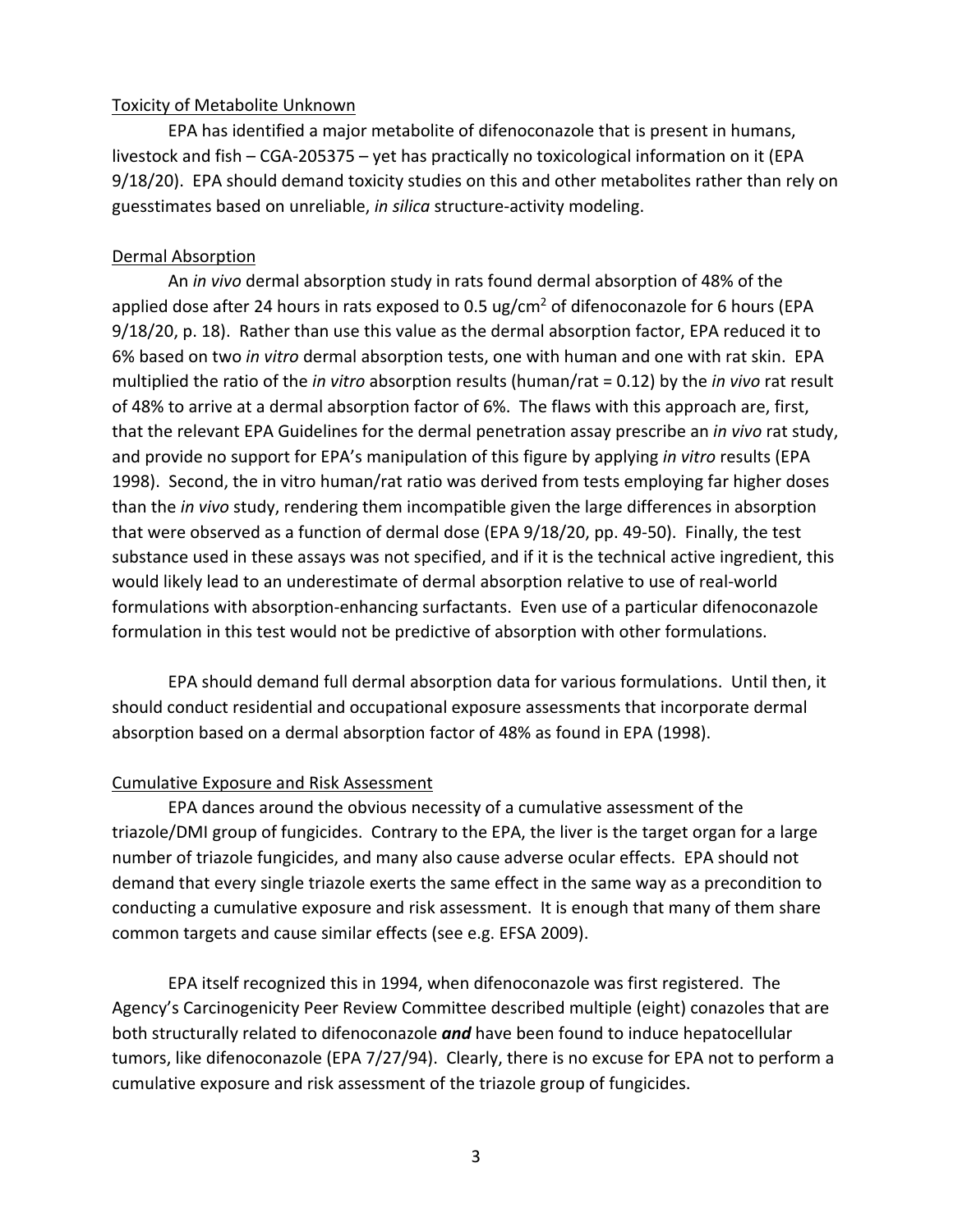# Agricultural Triazole Use Likely Breeds Resistance to Triazole Antifungal Drugs in Human Pathogens

Invasive aspergillosis is a serious and frequently fatal lung disease that mainly affects people who are immunocompromised: for instance, those recovering from tuberculosis, with pulmonary disease, or in conjunction with organ transplantation (for this discussion, see Toda et al. 2021 unless otherwise cited). The major pathogen of this disease is *Aspergillus fumigatus*, which is commonly found in the environment (e.g. decaying plant matter), has unusually high tolerance to heat, and is not known to cause plant disease. The major medications (and only ones available in oral form) used to treat this disease are triazole fungicides like itraconazole, voriconazole and posoconazole.

Over the past several decades, there has been an extremely concerning rise in invasive aspergillosis caused by *A. fumigatus* that is resistant to triazole antifungals; in such virtually untreatable infections, the mortality rate rises to 42-88%. There is a large and growing body of scientific literature demonstrating that agricultural use of triazole fungicides is one source of this growing resistance, with resistant *A. fumigatus* spores dispersed in the air from sites where triazole-treated decaying plant matter and harboring residues of the same, containing considerable populations of *A. fumigatus*, some selected for resistance.

Agricultural triazoles that most resemble, structurally, their medical counterparts are difenoconazole, bromuconazole, epoxiconazole, propiconazole and tebuconazole.

EPA must assess the potential for greatly expanded use of difenoconazole enabled by new uses on corn and other crops in this application to exacerbate the growing suffering and death toll taken by antifungal triazole-resistant *A. fumigatus.*

### **Environmental Concerns and Assessment Deficiencies**

The new uses of difenoconazole proposed by Syngenta would also have unacceptable environmental impacts, including but not limited to threatened and endangered species. A key aspect of this fungicide's threat is its extreme persistence in the environment, which as described below EPA has not sufficiently accounted for in its environmental assessments to date. Unless otherwise noted, the following discussion is based on EPA (9/16/20).

### Difenoconazole's Environmental Persistence

Difenoconazole is extremely persistent in multiple laboratory and field tests, in soil and water. It is stable to abiotic hydrolysis at pH values of 5, 7 or 9; it has a half-life of 228 days in an aqueous photolysis test; and half-lives ranging from 349-823 days in soil photolysis tests. Aerobic soil metabolism half-lives range from over 100 days to over 500 days, depending on soil type, while the anaerobic soil metabolism half-life is nearly three years (947 days). Aerobic aquatic metabolism half-lives are 300-565 days; anaerobic 433 days (EPA 9/16/20, p. 26).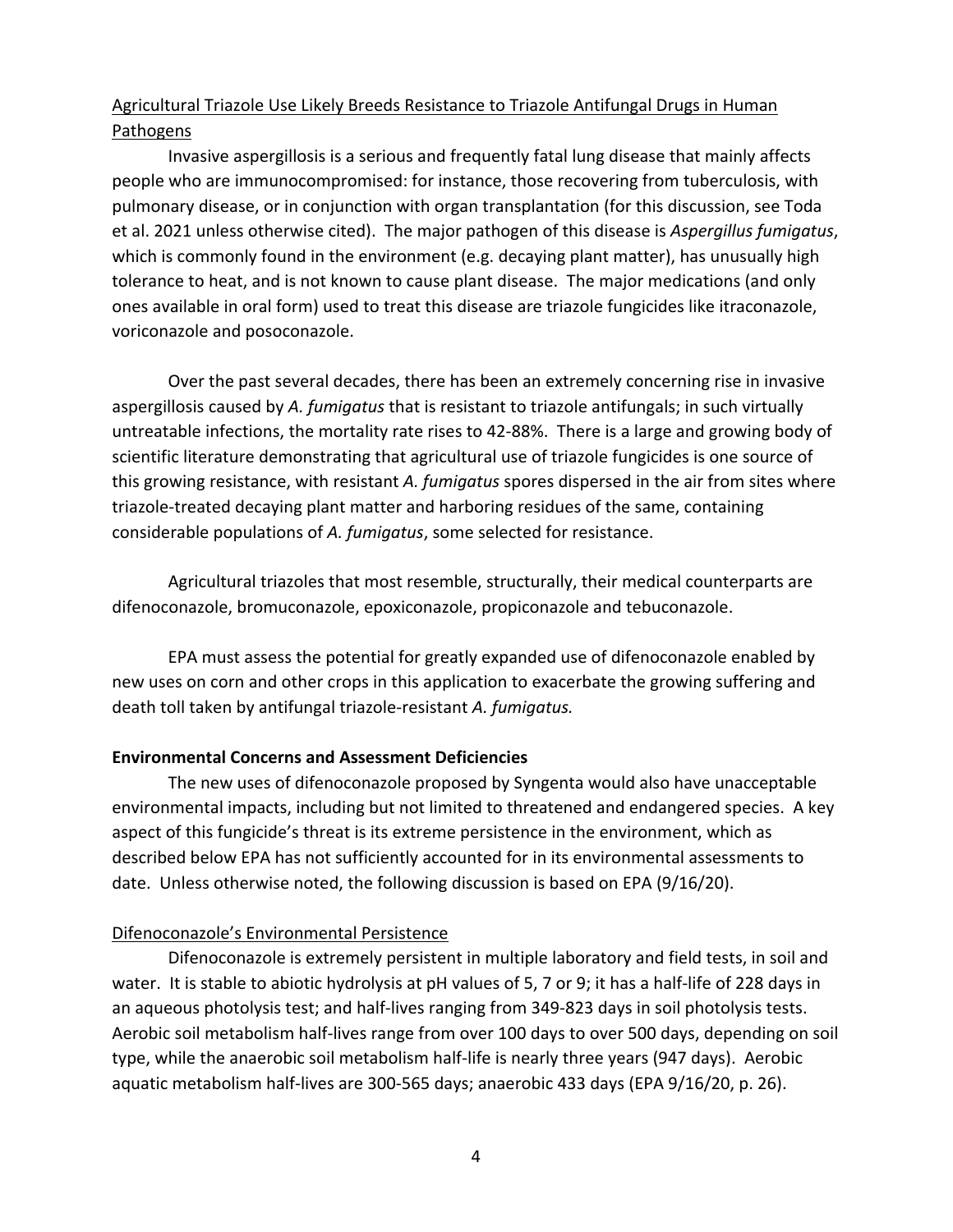Terrestrial field dissipation data also show considerable persistence, with most half-lives in various soil types, bare plot vs. vegetative cover, ranging from over 100 to 535 days (Ibid, p. 28).

It is no wonder that EPA scientists warn repeatedly of the potential for difenoconazole to accumulate in soils and water with repeat applications:

"The overall stability/persistence profile for difenoconazole suggests that it has potential to accumulate in soil and aquatic environments with each successive application" (Ibid, pp. 25-26).

Critically, EPA's exposure and risk assessments do not appear to account for the accumulation of difenoconazole over years. This is a huge data gap that in itself invalidates EPA's latest risk assessments and argues strongly against approving ANY new uses – particularly on a crop so widely grown as corn – until the Agency revisits its ecological assessments and corrects this glaring deficiency.

#### Risks to Terrestrial Organisms

Risk quotients exceed levels of concern for a host of different taxa. For instance, chronic risks to mammals reach risk quotients up to 5.2 from consumption of grass and other forage with difenoconazole residues. Similarly, birds are chronically threatened by both foliar applications (risk quotients up to 10.99) and via consumption of treated seeds (risk quotients up to 16.13). These risks are exacerbated by difenoconazole's persistence. EPA has identified chronic risk LOC exceedances for birds for up to 150 days after application in some scenarios, and after 56 days for mammals. Risks in some scenarios persist even when mean rather than maximum Kenaga difenoconazole residues are used in the assessment.

Honeybees are also likely threatened by difenoconazole, particularly its formulations, which are more toxic than the active ingredient alone. Acute and chronic risk quotients for larval bees, 0.99 and 1.35, exceed the respective levels of concern, 0.4 and 1.0, for one difenoconazole formulation that was tested. Additionally, difenoconazole's extreme persistence and potential for build-up in soil over a single season or years pose potential risks to ground-dwelling bees and a host of other soil-borne invertebrates that are not wellrepresented by the honeybee. This points up the importance of EPA expanding its required testing to include effects on soil organisms.

#### Risks to Aquatic Organisms

Difenoconazole also threatens aquatic organisms. EPA scientists identified risk quotients up to 22 for chronic risks to aquatic vertebrates, and noted that: "Overall, chronic LOC exceedances included crops that have some of the highest poundage of difenoconazole applied annually. *Due to the persistence of difenoconazole, repeated use can considerably increase these risks over time."* (EPA 9/16/20, pp. 6-7, 9, emphasis added).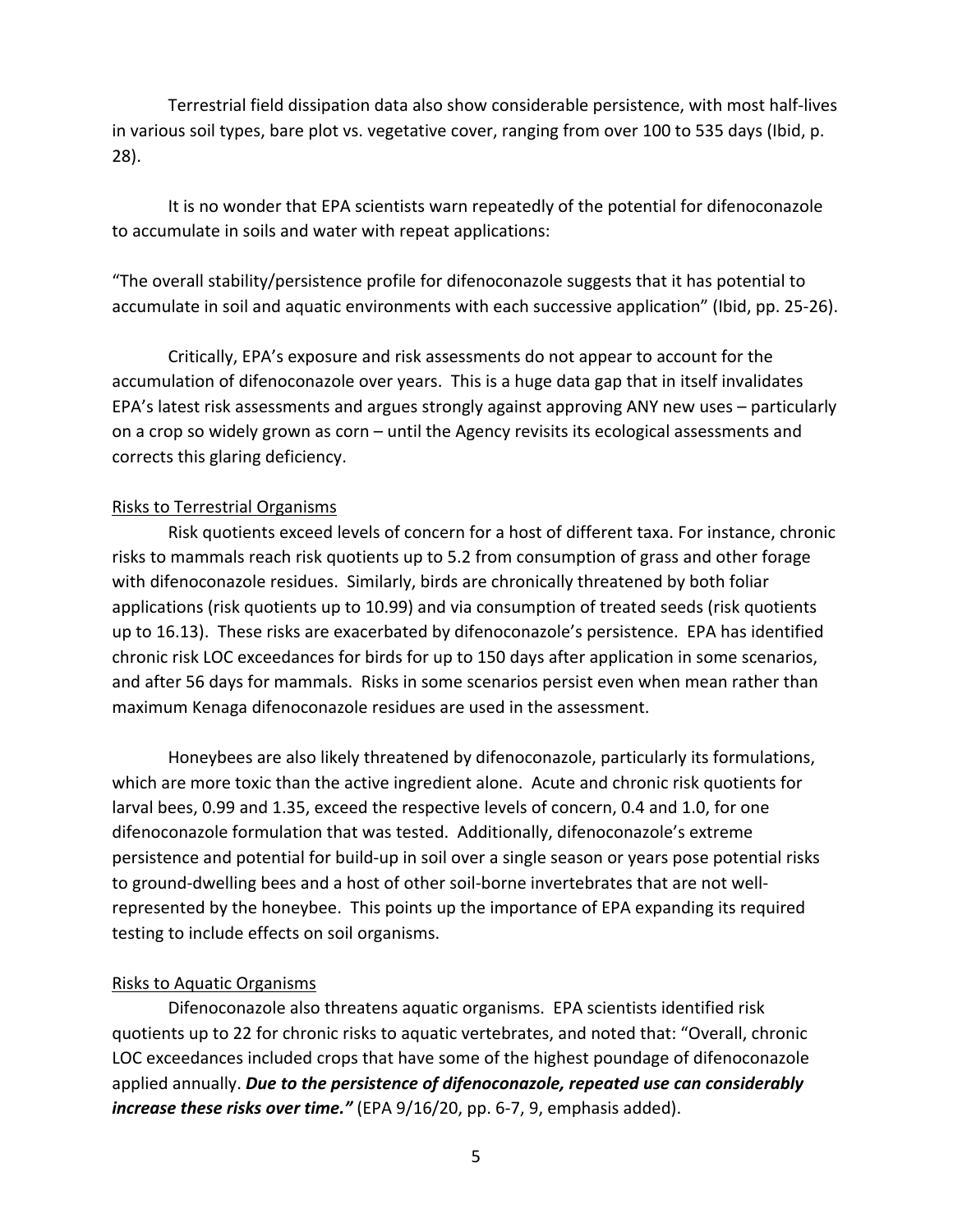Nearly all usage scenarios posed chronic risks to fish, but even so, risks are still greater than represented by these risk quotients – due to difenoconazole's persistence. EPA scientists stated this clearly: "Due to the persistence of difenoconazole in terrestrial and aquatic environments, repeated use can *considerably increase these chronic risks* over time." (emphasis added).

Fish and other aquatic organisms are also threatened by bioaccumulation of difenoconazole and its metabolites. EPA documented a 330x bioconcentration factor for whole fish. Over half of the applied dose was detected in the fish in the form of the metabolite, CGA-205375, for which EPA has next to no toxicity data (setting aside unreliable ECOSAR structureactivity guesstimates).

Aquatic invertebrates are likewise at risk, with chronic risk quotients up to 6.3, far exceeding the LOC of 1. As with fish, EPA's risk assessment methodologies do not appear to encompass risks arising from accumulating levels of difenoconazole over years:

"Crops for which chronic risks to aquatic invertebrates were identified included rice, ornamentals, soybeans, sugar beets, tree nuts, small vine fruits (e.g., grapes), potatoes, cabbage, tomato, apples and cucurbits. These crops encompass some of the highest difenoconazole use rates in terms of lbs a.i. applied annually (Section 3-2). *Like fish, due to the persistence of difenoconazole, repeated use can considerably increase these risks over time*." (EPA 9/16/20, p. 55, emphasis added).

In short, it would be foolhardy and irresponsible in the extreme of EPA to consider approving new uses of difenoconazole – particularly one with potential for such an extreme increase in usage as corn – prior to correcting the deficiencies in its ecological risk assessment and completing its registration review. This requires exposure and risk assessments that account for year-on-year accumulation of difenoconazole residues, animal toxicity data on CGA-205375 (beyond a single LD<sub>50</sub> assay), and cumulative assessment of the impact of multiple triazoles on non-target organisms.

#### Threatened and Endangered Species

EPA has not completed an assessment of difenoconazole for its impact on threatened and endangered species. Because there are many risks of concern to non-listed taxa, and levels of concern are in many cases lower for listed species, it is clear that listed species would be at increased risk from an approval of Syngenta's application, particularly for foliar use on corn.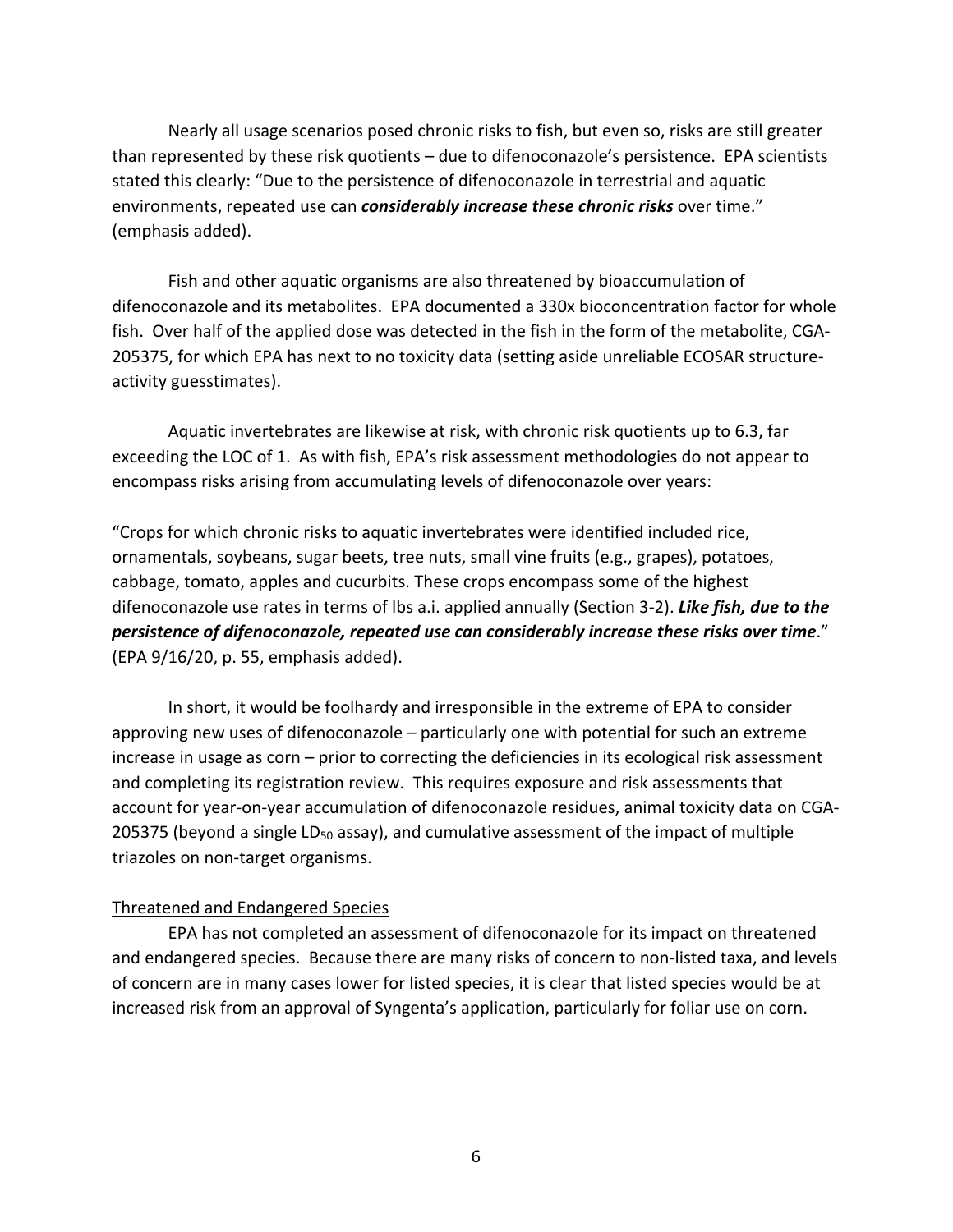### **Costs and Benefits**

#### Putative benefits

Agronomists are disturbed by the dramatically increasing use of fungicides of all sorts on field crops like corn and soybeans, which began around 2007 (see Hershman et al. 2011 and Wise and Mueller 2011 for the following discussion). They note that foliar fungicide applications were extremely rare on corn and soybeans until this time; to the small extent fungicides were used, it was for seed production or specialty corn varieties, where quality demanded and higher prices justified the expenditures.

Agronomists attribute the rise in fungicide use on corn and soybeans largely to marketing drives by fungicide manufacturers, who have had success selling farmers on fungicides for dubious "plant health" reasons rather than disease; to higher corn prices beginning in 2007; and to growers' prioritization of yield potential over disease-resistance in selection of corn hybrids. There is also a troubling "insurance treatment" approach to fungicide spraying that goes fundamentally against IPM principles to use a pesticide only when needed, and only when the expenditure delivers more benefit in yield than the cost of the pesticide.

There are already a number of other fungicides, including DMI/triazole fungicides, already approved for use on corn. To the very limited circumstances in which their use might be justified, there are already sufficient control options available to growers, and no need for still another foliar fungicide for corn.

#### **Costs**

Resistance to triazole/DMI fungicides has been building steadily over years, and together with widespread resistance to strobilurin and other fungicides is a serious problem.

"For decades, scientists have watched as fungi all over the world have become incrementally more and more resistant to DMI fungicides. The use of any fungicide for 'plant health' reasons increases the risk of developing resistance." (Hershman et al. 2011).

Clearly, superfluous use of fungicides like difenoconazole – as for "plant health" reasons – must be avoided at all costs to stem or at least slow resistance development. In this respect, too, one must recall how difenoconazole and other triazoles are also likely fostering increased resistance to critical antifungal triazole medications and the associated costs in terms of human health and deaths (discussed above).

Difenoconazole's use on soybeans has risen dramatically since 2012 (essentially zero) to 2017 (about 200,000 lbs./year). This soybean use represents about half of (non-seed treatment) uses of difenoconazole, even though only roughly 2% of soybean acres are, at present, being sprayed. This usage will likely continue to rise, usually for no good reason.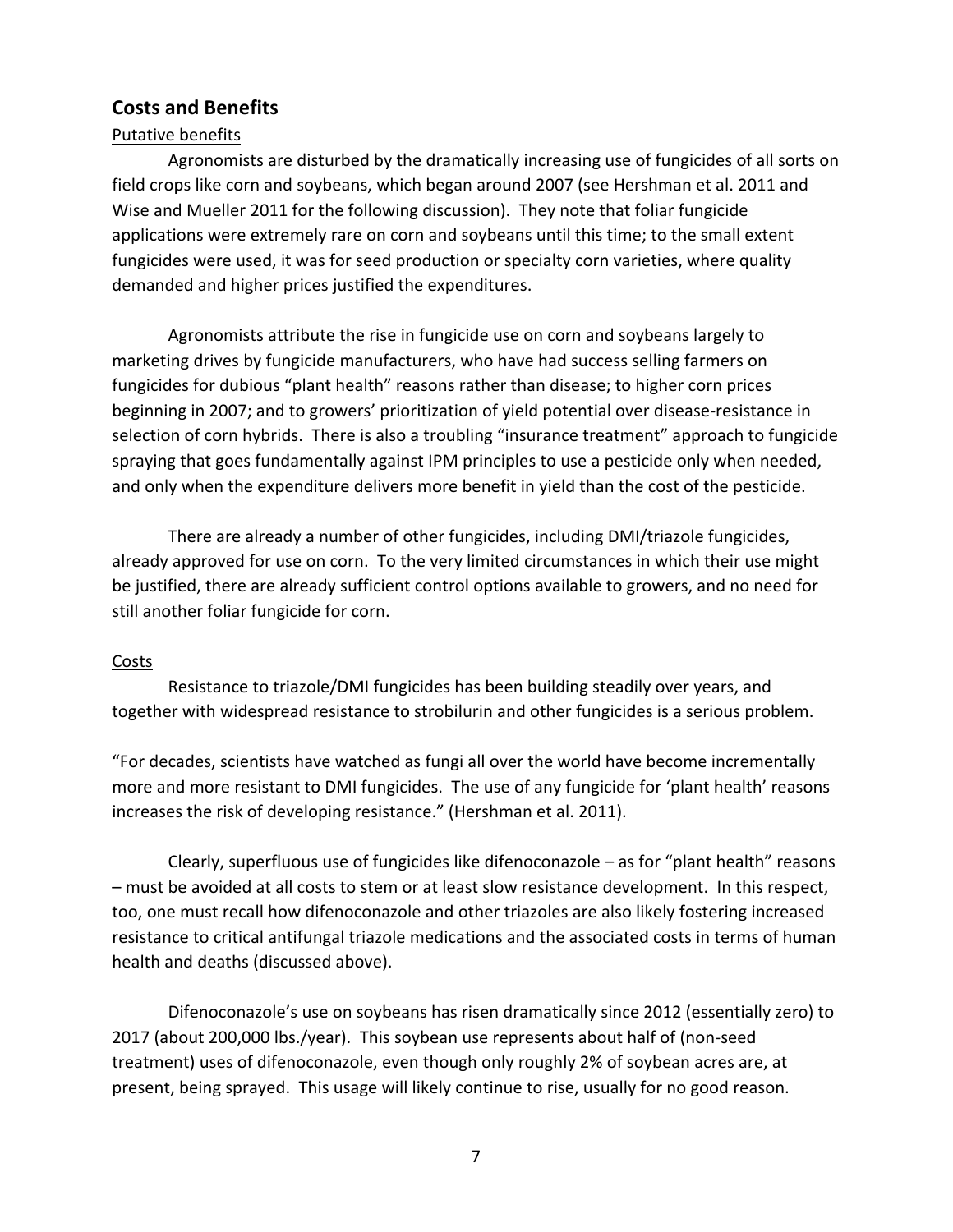The expansion of difenoconazole to corn would exacerbate an unhealthy trend of excessive and largely unnecessary triazole use in corn and soybeans (Toda et al. 2021, Toda et al. 2021 Supplemental). Critically, it would expand those acres that are sprayed with a triazole every year in corn-soybean rotations, intensifying selection pressure for resistant plant and human fungal pathogens across the Corn Belt, where just 15-20 years ago hardly anyone saw any need fungicide use on these crops. Cross-resistance among triazole herbicides is common. For instance, even the fungicide manufacturers' group Fungicide Resistance Action Committee has stated: "Generally wise to accept that cross resistance is present between DMI fungicides active against the same fungus." (FRAC 2021, p. 11).

#### Potential Mitigations

Currently proposed mitigations consist largely of toothless hazard advisory statements for difenoconazole labels, and are entirely inadequate to the task of reducing any of the risks of concern it poses to humans and non-human organisms, or the risks of resistance in agricultural or human pathogens.

Clearly, the costs of approving these new uses of difenoconazole (particularly on corn) far outweigh any putative and highly dubious benefits.

### **Conclusion**

CFS urges EPA to deny Syngenta's application for new uses, particularly foliar use of difenoconazole on corn. At the very least, any decision should be postponed until correction of its assessments and completion of the registration review. It should also be postponed until EPA completes an assessment of difenoconazole's risks to listed species. Any proposed decision on these new uses should be published in the Federal Register and made available for public comment.

Sincerely,

Bill Freese, Science Director Center for Food Safety